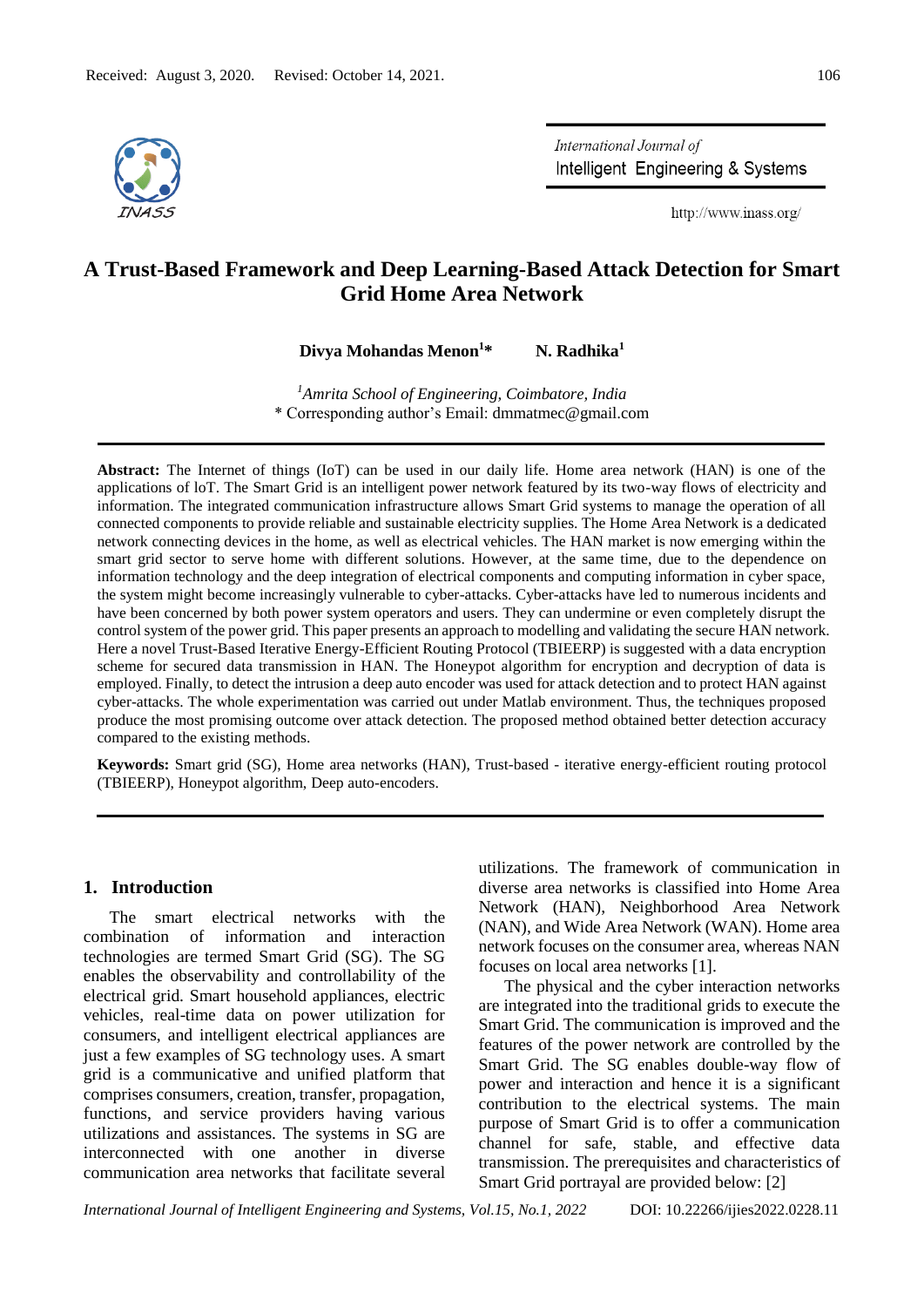•Maximized utilization of digital data and regulates technology to enhance safety, stability, and efficacy of the electric grid.

•Effective enhancement of grid functions and sources, with complete cyber-security.

•Combination of smart devices and consumer gadgets.

•Developing benchmarks for interaction and interoperability of devices and tools linked to the electric grid.

•Distribution and combination of propagated sources and creation, involving renewable sources.

•Identifying and minimizing unwanted impediments to the use of SG methodologies.

An SG is an electrical grid that consists of different dynamic energy resources including smart meters, smart devices, and sustainable energy resources. A smart grid collects real-time data. The fundamental characteristics by which the networks in smart grids are described include authenticity, amalgamation, scalability, and safety. These networks are responsible for data processing, data routing, observation of the nodes, etc. An SG is an accumulation of several networks that utilizes a range of interaction methodologies for secure interactions. It allows the transfer of data in two directions between the smart meters and AMI. There are three layers in which the SG communication takes place. The primary layer is the HAN. A Home Area Network comprises household appliances included in pricing. Usually, HAN encloses an area of 1-100 m.

The two major factors that promote the forthcoming economy and smart cities are electrical energy and telecommunications. In addition, the evolution of smart grids can create a remarkable probability to provide multiple assuring mobile applications that comprise of Advanced Metering Infrastructure (AMI), Demand Response, Vehicle-to-Grid, and Smart Homes. In the current world, the power networks are transformed to an inventive grid with the help of Smart Grid (SG), by completely altering how the production, transmission, or consumption of electricity takes place, and by assisting double-way electricity and data flow between the grids and the consumers. Particularly, SG requires the development of communication frameworks for the transmission of data between them and the consumers. To satisfy this, Advanced Metering Infrastructures were set up that establishes double-way interaction links between the end-users and the utility. It allows effective and automated load regulation. Anyhow, AMI maximizes the intrusion area for the grids making them highly prone to cyberattacks from vicious users. Such attacks may result in the damage of electricity infrastructures, collapses, and also may cause economic loss for the utility or the consumer [3, 4].

The progression of smart grids has provoked several investigation efforts for securing the grid efficiently. To protect the smart grids in the field of Home Area Networks, the methods should possess minimum computational intricacies to be feasible. The main reason for this is that the computational sources present in the Advanced Metering Infrastructures (AMI) of smart grids are restricted. If the smart grids are prone to cyber-attacks, the consequences will be much destructive. Hence, the detection of attacks in the smart grids has attained more attention concerning the safety of the smart grids [5].

Hence, in this article, a novel trust-dependent iterative energy-efficient routing protocol (TBIEERP) is suggested for transmitting data in home area networks securely. The further portion of the article is structured as shown: Section II provides the literary works associated with our method and the problem statement. Section III explains the flow of the suggested method. Section IV examines the performance of the suggested method. And finally, section V concludes the overall idea of the paper.

### **2. Related work**

[6] discusses a comprehensive explanation of the major functions, which smart meters should offer, together with the examination of conventional resolutions that utilizes smart meters for SGs. Furthermore, open issues in the field are found out and reviewed. This review offers a comprehensive perspective of the potentials previously provided by smart meters and the ones they shall have available to solve the threats smart grids provide. The main disadvantage of the methods is the usage of smart meters which were not clearly illustrated. It could drive up anxiety with elderly or low-income households if they're constantly reminded of what they're spending. This could lead to people depriving themselves of adequate heating or lights.

[7] proposed an improved framework operating efficiently for several users depending on their necessities. Depending on their needs, the users can select the kind of scheduling method. Such needs comprise of minimization of cost and maximization of user satisfaction for excellent power usage and attaining a stable system. They proposed various bioinspired computing-dependent scheduling algorithms. Moreover, they offer a comparative analysis of such scheduling methods incorporated in the smart grid framework. The major goal of these algorithms is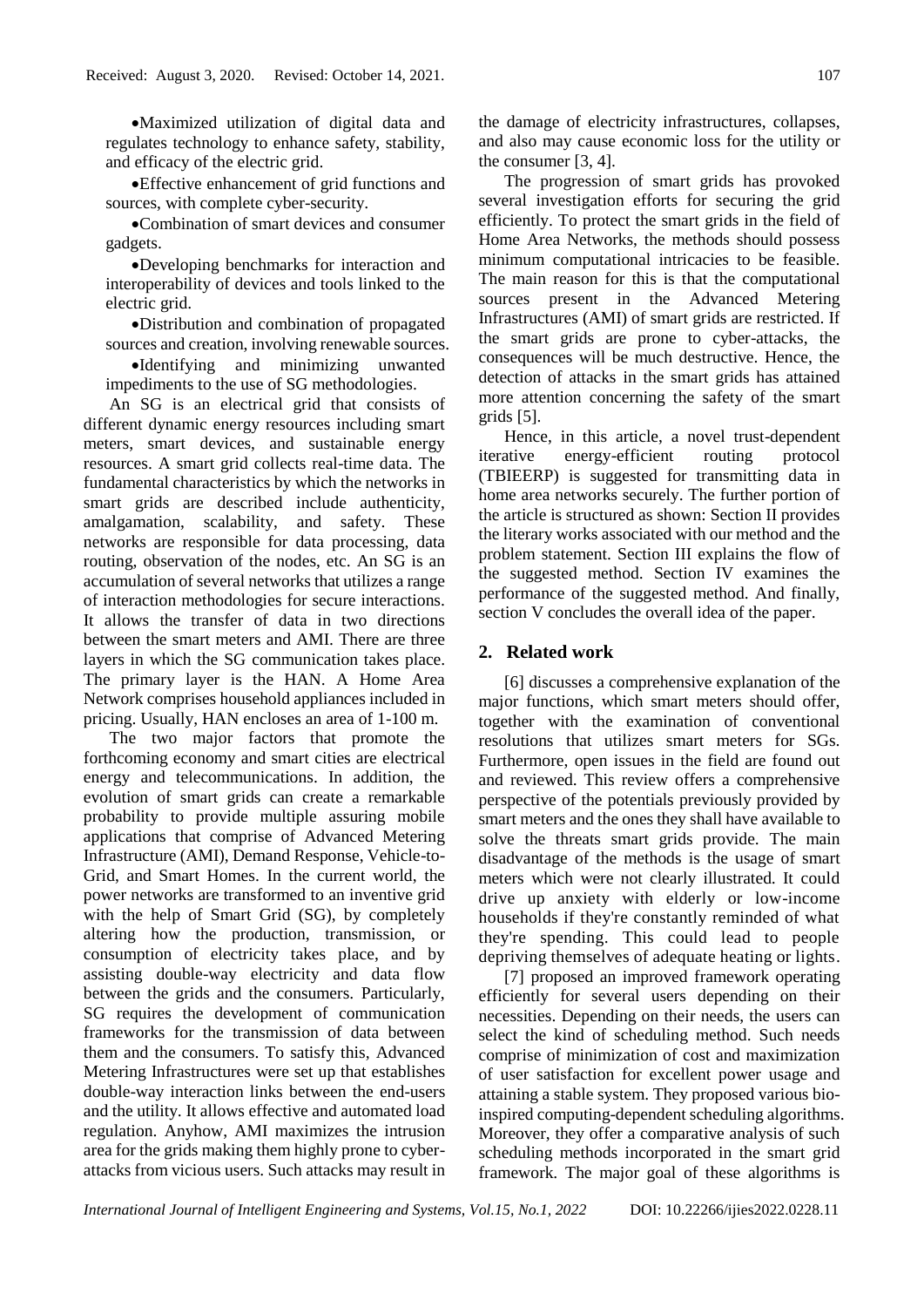scheduling load, minimizing electricity bills, and maximizing user satisfaction based on user demands. The process is simple but with less execution time suffer i.e. waiting time is often quite long.

[8] proposed a fuzzy logic trust design to identify the nodes that are not trusted in the networks of SGs. The proposed model is contrasted with the conventional models to reveal its benefits. The suggested design improved the efficacy of routing and the rate of identification for every type of malignant attack. When compared with the conventional lightweight and reliable trust design, the suggested design enhances the drop rate of the packets by up to 90% when the rate of malignant nodes is lower than 25%, as authenticated by simulation methods. The suggested technique shows efficient traffic less routing but the packet drop was higher. Hence the latency seems to be high.

[9] suggested a situation-aware method for effective device verification in Smart Grid-HAN. The suggested method uses the safety risk data evaluated by the intelligent home systems with a situationaware characteristic. Depending on the evaluated safety risk degree, a relevant verification protocol with sufficient safety protection as well as computation and interaction intricacy is chosen. They also presented a protocol model of the suggested method taking into account two safety risk degrees. The safety of the model is authenticated by utilizing formal and informal authentication. The behavioural examination demonstrated that the suggested method is effective concerning computation and interaction costs. Here the device verification of the security algorithm which was not illustrated seems to be a greater disadvantage.

[10] proposed a technique that offers for grouping and analysis of the devices in a Home Area Network (HAN) to detect the malignant devices effectively. With this, the smart grid HAN may attain a greater degree of fine-grained responsibility. The results of the experiments reveal that the technique is efficient and has a good scheme. But the time taken by the suggested methodology was high over detecting the malignant devices.

[11] proposed a safe and lightweight verification method for resource-limited smart meters that offers trust, obscurity, and shared verification with minimal energy, communication, and computation overhead. The proposed method permits a secure establishment and verification of the trust between the two interacting users. The dominance of the modeled protocol over the conventional protocols is validated using an extensive behavioral analysis. The proposed method has maximum safety features with lesser computation and communication overheads. The

attained outcomes further reflected that the suggested protocol is relevant for the execution of resourcelimited smart meters since it results in minimum energy usage. The suggested methodology was hard to access but the performance was good.

[12] suggested a unique trust evaluation architecture, which uses a Water Cycle Algorithm for automated adjustment of the ruleset and membership operation for the decision parameter to direct the packets flexibly. The packet flexibility was high but the rule generation process was not clear. They considered distance, link reliability, and node trust for validation utilizing this algorithm. The simulation was carried out in NS-2 for evaluating the behavior of the suggested design.

[13] presented a unique and safe message verification method that offers mutual verification and key formation for smart grids. The method is further modeled to safeguard the integrities of the gateway at the time of transfer of messages. They also proved the safety of the technique, authenticated the safety features utilizing Proverif, and illustrated the advantages of the method employing the simulation techniques. It must protect the integrity of records and of information transactions. The main drawbacks are processing and interpreting the data

[14] proposed an effective data aggregation method dependent on elliptic curves for maintaining confidentiality in the smart grids. Here, the encrypted data is authenticated by smart meters and transferred to the aggregators. These data are verified by the aggregator and aggregated. Hence there is no need for decryption of the data obtained from the smart meters. The aggregated messages are then signed by the aggregator and transferred to the center of operation, where the data are authenticated. The proposed protocol provided effective computation cost and satisfied the safety needs of the smart grid data. But the packet drop was high.

[15] provided the history of the communication prototypes in smart grids and a detailed review of the significant threats associated with the frameworks, the fundamental methodologies, and the needs of the smart grid interaction framework. They also discussed the function of cloud computing and IoT in smart grids. At last, the normalization, possible utilization, and forthcoming investigation threats of the interaction frameworks of the smart grids are categorized and reviewed. Here the integration framework was not clear.

[16] provided a detailed survey of the artificial intelligence methods to assist several utilizations in the smart grid distribution system. Particularly, they discussed the manners by which these methods are employed to assist the management of the smart grids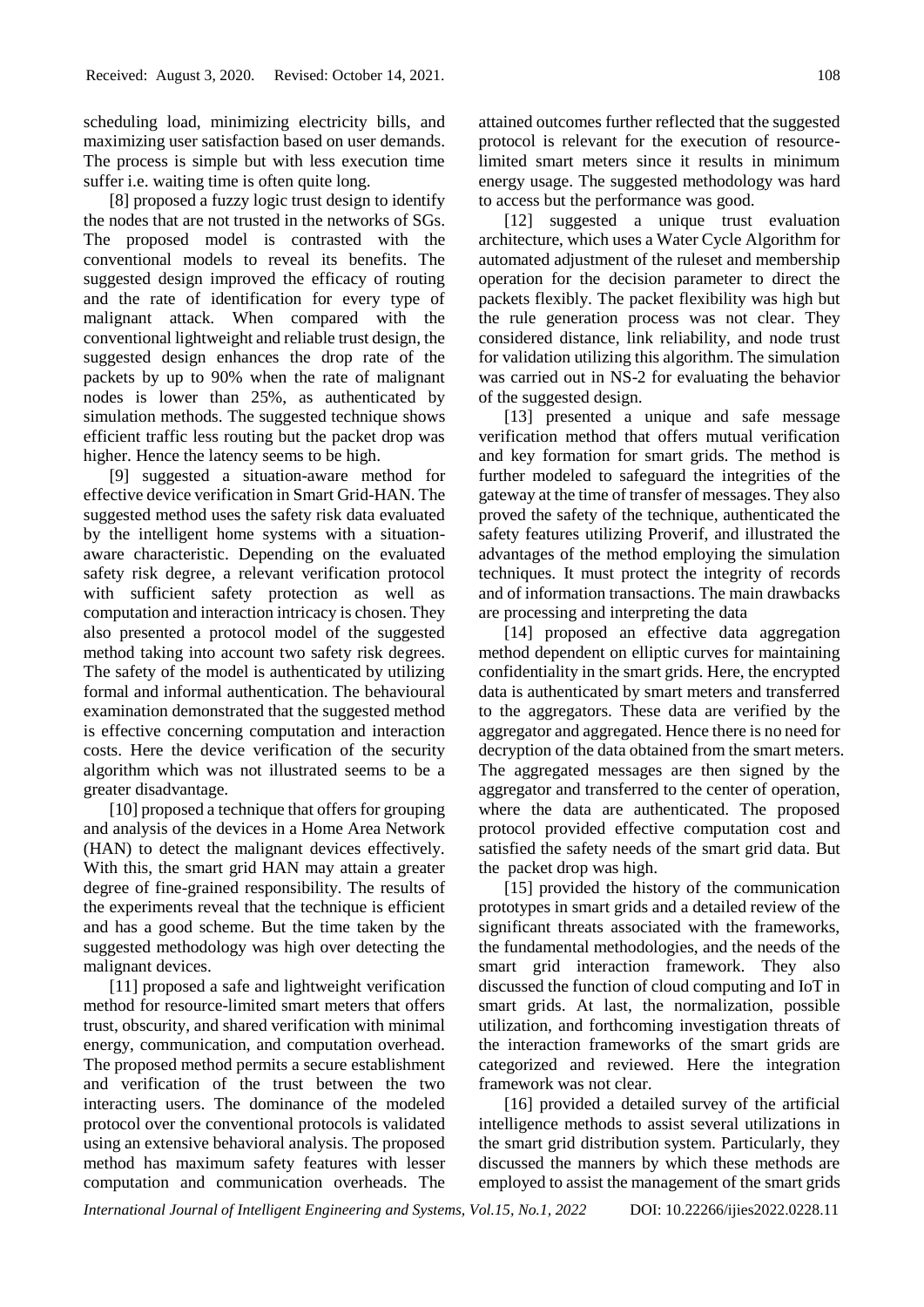and how they aid to maximize the entire public welfare of the grids. At last, they provided additional investigation threats for huge-scale integration of automatically distributed appliances to recognize a truly SG. The survey was deeply illustrated but the recent deep or machine learning methodology was not discussed clearly.

[17] investigated the entire perspective of utilizing the technology of the system of smart grids with unique interaction methods and appliances. Further, they suggested the utilization of a hybrid or private cloud for safety, categorizing, and storage of data, which is attained from the power grids.

[18] face up security and availability issues in smart homes and propose an edge-of-things solution that focuses on putting the management of the home at the edge. The management is controlled by the network operator in a similar way as occurs with current set-top-boxes for multimedia streaming at home. They propose an architecture for this system, implement the necessary modules and test it from the point of view of security and availability.

[19] proposed a new secure routing algorithm called energy aware trust based secure routing algorithm which is proposed in this paper. where the trust score evaluation is used to detect the malicious users effectively in WSN and spatio-temporal constraints are used with decision tree algorithm for selecting the best route.

[20] proposed a Robust Deep Autoencoder (RDA)". Further, they present generalizations of our results to grouped sparsity norms which allow one to distinguish random anomalies from other types of structured corruptions, such as a collection of features being corrupted across many instances or a collection of instances having more corruptions than their fellows. Such "Group Robust Deep Autoencoders (GRDA)" give rise to novel anomaly detection approaches whose superior performance we demonstrate on a selection of benchmark problems.

[21] propose a new routing protocol called Secured Quality of Service (QoS) aware Energy Efficient Routing Protocol in this paper which is designed based on trust and energy modelling for enhancing the security of WSN and also to optimize the energy utilization. In the proposed work, the trust modelling uses an authentication technique with a key based security mechanism for providing trust scores. Moreover, three types of trust scores namely direct, indirect and overall trust scores are calculated in this work for enhancing the security of communication. In addition, a cluster based secure routing algorithm is proposed in this work in which the cluster head has been selected based on QoS metrics and trust scores to perform cluster based

secure routing. Finally, the final path has been selected based on path-trust, energy and hop count to efficiently carry out the secure routing process. The proposed work has been assessed by simulations carried out using NS2 simulator.

[22] in which a Deep belief Network has been deployed to identify the anomalies in the Smart Grid data traffic thereby detecting intrusion. Support Vector Machine has been used for intrusion classification after creating the Deep Belief Network Model. Using SVM model with deep belief networks has helped in reduction of data

[23] proposes a Real Time Data Collection Unit (RTDCU) to be used in the distribution side of a smart grid for real time data collection. The RTDCU unit uses Discrete Fourier Transform (DFT) based approach to compute the voltage and current phasors and frequency of the power system signals

Here in the literature survey several methods have been proposed each method focuses on cryptographic technique our method focuses on classifier for predicting attacks.

## **3. Problem statement**

Home Area Network has proved to be a popular technique which is a combination of Wireless technology and sensor network on a smart home service. It can also be used for monitoring real-time data from a remote distance. The main issues are the scale of the network, security, result accuracy, node density, power supply, mobility, data rate, Energy consumption, QoS, and real-time communication. Security and privacy are the major interests while creating resolutions for smart grids. Therefore, it is very significant to detect every type of deficiency and to focus on issues, which can result in unauthenticated entry to the maintenance of the Smart Grid system. Much as a human expert, the precise motive for creating an expert system for predicting the attack can be a high research gap in this field. In an expert system, machine learning and deep learning play a major role in creating a system that can determine its own decision over attack prediction. Hence a novel trust-based iterative energy-efficient routing protocol (TBIEERP) is proposed for secured data transmission for home area networks (HAN) in smart grids. Also, deep learning-dependent attack detection is developed for detecting the attacks in the system.

### **4. Proposed work**

This section explains the flow of the proposed method. Fig. 1 displays the entire workflow.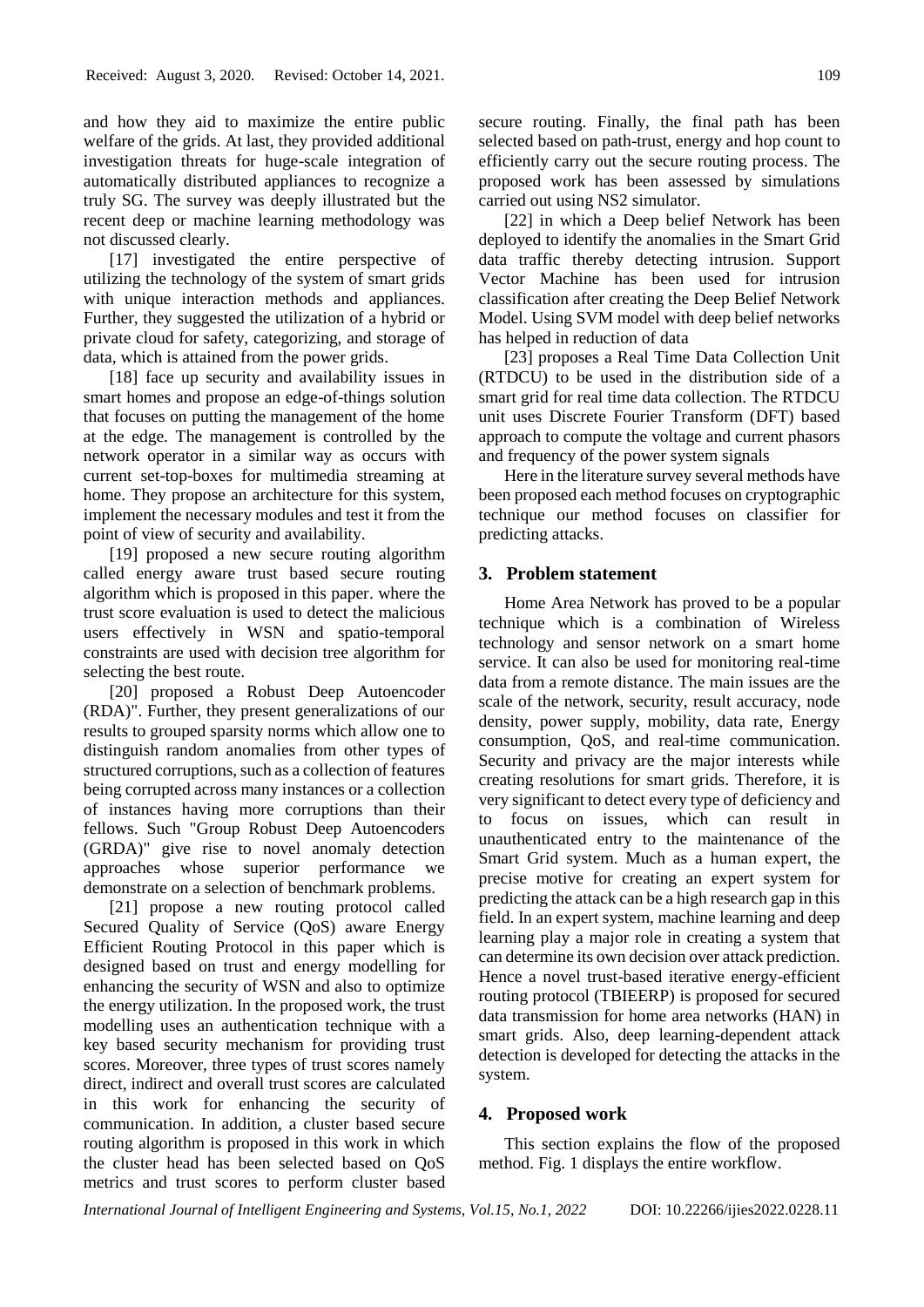

Figure. 1 Schematic representation of the proposed methodology

#### **4.1 Deployment of home area networks (HAN)**

In this model, there are no controllers, in that the sensors and actuators have integrated the controller features and thus can communicate directly with each other. With sensors having some processing ability, they can analyze the data they receive before reporting the findings to the actuators.

This model is well suited to wireless communication systems, because the devices (sensors or actuators) can be far apart and still communicated with each other. In this case, all sensors/actuators of the network are able to forward messages that reach them, and thus ensure that communication is possible between all devices on the

network, regardless of the distance that exists between them. The benefit of redundancy is also achieved, because if a device fails, another can take over its task. In this model, there would be a controller for the user to program and supervise the system. The cluster head can get selected.

# **4.2 Trust-based iterative energy-efficient routing protocol (TBIEERP)**

Following the formation of the clusters, the suggested routing algorithm is presented. It consists of two stages such as trusted node selection and perfect route selection. In the initial stage, the suggested algorithm identifies the safest path depending on trust scores.

For evaluating the nodal trust, the wireless condition with fifteen nodes is developed and at first the trust value is assumed as zero. The TBIEERP is utilized for data transfer in our work. The trust score for a particular node is evaluated depending on the succeeding two factors. Initially, nodes that authentically send their acknowledgment to neighbor nodes whenever they obtained the packet are considered as the initial group. Trust value will be calculated based on different routing parameters (rreq, rply, err, etc) or routing metrics (bandwidth, cost, etc). The nodes that released several packets are then classified as group 2 nodes. Then first trust value is evaluated utilizing Eq. (1), which depicts the rate of authentic acknowledgment.

$$
TR_{(1,j)} = \frac{\left[G1 \times \left(\frac{ACK}{NP} \times 100\right) + G2 \times Temp_{score} G3 \times Spatial_{score}\right]}{\left[G1 + G2 + G3\right]}
$$
\n(1)

In which G1, G2, and G3 denote the weights provided to the various trust values,  $TR_{(1,j)}$  denotes the initial trust value in ratio for  $j<sup>th</sup>$  node, ACK represents the count of acknowledgment transferred to the neighbor nodes and NP denotes the packet count attained from neighbor nodes.

The next trust score is evaluated utilizing Eq. (2) that estimates the released packet.

$$
TR_{(2,j)} = 100 - \left( \left( \frac{DRP}{TDRP} \right) \times 100 \right), t1 < t < t2 \text{ (2)}
$$

in which  $TR_{(2,i)}$  denotes the second trust value in ratio for j<sup>th</sup> node, DRP presents the packet count released and TDRP denotes the entire packet count released in the network and t represents the temporal restraint to verify the time bounds  $t_1$  and  $t_2$  for minimum and maximum restrictions of the time gap.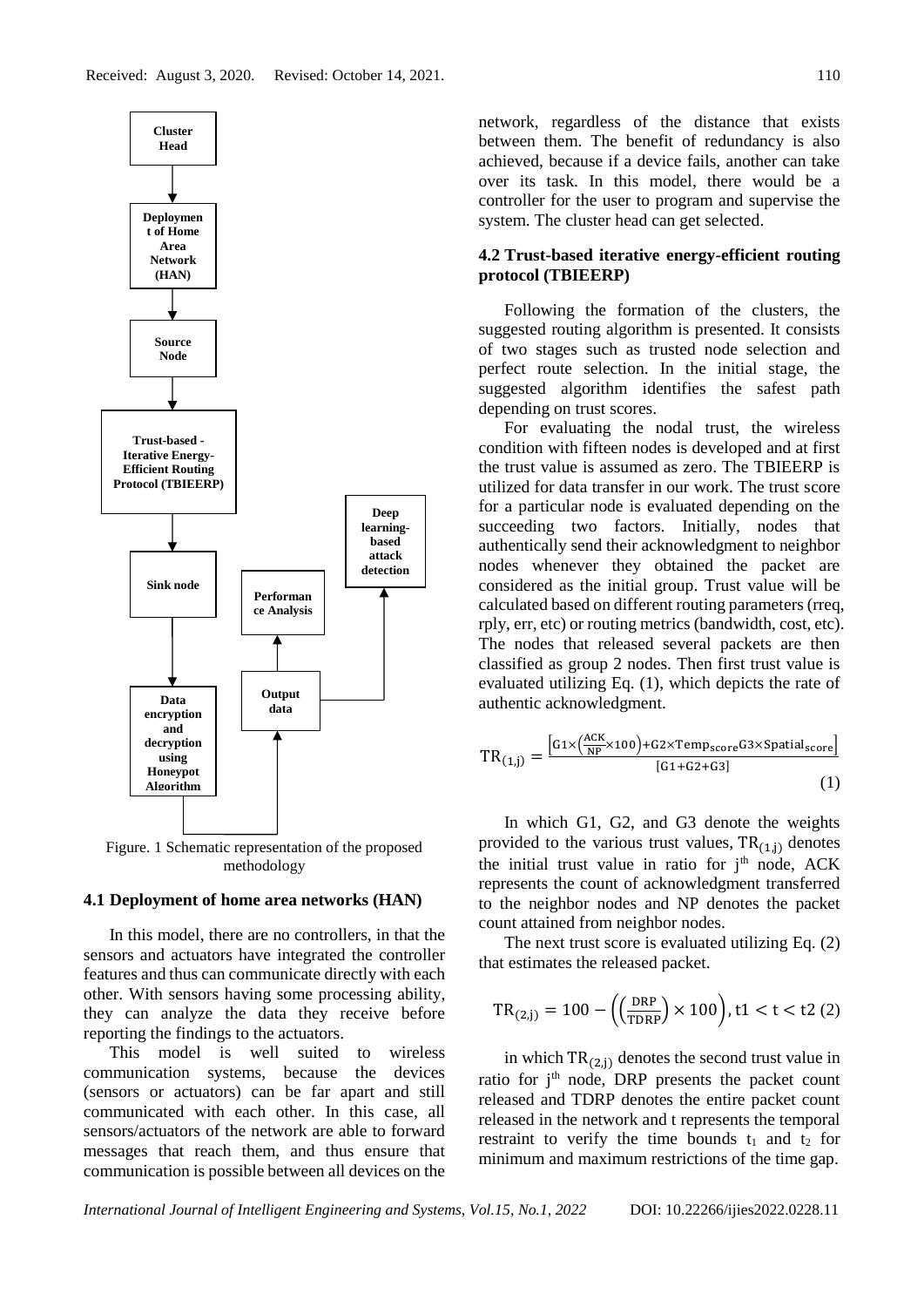At last, the entire trust value of the specific node j is estimated by utilizing the Eq. (3).

$$
TR_j = \frac{(TR_{(1,j)} + TR_{(2,j)})}{2} + Recommentation score (3)
$$

in which  $TR_i$  denotes the entire nodal trust score,  $TR_{(1,i)}$  denotes the initial trust score and  $TR_{(2,i)}$ represents the second trust value for node j.

After selecting the trusted node, the trusted path can get selected. Therefore, the dynamic values are more suitable for prefixes than the static value. With our method, the routing events can be clustered by the signal strength of the nodes in HAN decreases with distance, d. The Eq. (4) is employed to estimate the energy utilized to transfer k bits depending on the distance between two nodes. Therefore, we think the dynamic **values** are more suitable **for** prefixes than the static value. With our method, the routing events can be clustered by using the equation,

$$
En_{tx}(k, d) = k \times En_{elec} + k \times \varepsilon \times d^{m}
$$
 (4)

in which  $En<sub>tx</sub>$  indicates the energy utilized,  $En<sub>elec</sub>$  denotes the broadcasting circuit loss. m acquires the value of 2 or 4 based on multipath fading. ε represents the energy needed by electricity amplification.

The average values of the complete trust value for every node available in the network condition are used to determine a threshold in this article. Initially, identify the average values utilizing the entire trust value by employing the Eq. (5).

$$
TRM = \sum_{j=1}^{m} \frac{TR_j}{m}
$$
 (5)

Here TRM indicates the average value of the trust, TR<sup>j</sup> represents the trust score aggregation and m denotes the count of nodes. TRM stands for a threshold that can be used to distinguish a malicious node from the rest of the network.

# **4.3 Data encryption and decryption using honeypot algorithm**

The data in the HAN may be vulnerable to attacks and hence it is needed to secure them. Hence the Honeypot algorithm is employed for the encryption and decryption of the data. The data that is to be secured is encrypted for safety purposes once the identification of intrusion is authenticated. For the process of encryption, Honeypot cryptographic algorithm is employed. The key authentication is processed when the user asks for the available data that is secured in the cloud to authenticate the encrypted code. This assists in the safety and confidentiality preservation of data or information and prevents the utilization of data by attackers. is a block cypher algorithm that transforms plain text in 64-bit blocks to cypher text using 48-bit keys. The number of rounds in honeypot is 16. Using a keyscheduling method, the 64-bit key is utilized to produce 16 keys, each of 48 bits, for each round. It's a symmetric key algorithm, which means it encrypts and decrypts data with the same key. The sequence may now be divided into equal bases. Then each split sequence may be decrypted in its own round. This can help to save both time and money. The honeypot algorithm's security is predicated on the (supposed) difficulty of calculating discrete logs in a high prime modulus. When the data owner requests the file, the cloud server is in charge of creating a key and verifying it with the user for authentication.

For the purpose of key generation parameter can gets chosen.

- 1. Choose an integer K
- 2. Compute Round= $(G^k \mod P)$
- 3. Compute Length= $(K^{-1}(H(m) + X(r)))$
- 4. It is used for creating the per message or key

# **Honeypot Algorithm for data encryption and decryption**

Input: HAN data  $H_{data}$  (key, test data) Output: encrypted data enc<sub>msg</sub>, enc<sub>key</sub>

- $\bullet$  read the input  $H_{data}$  from the cluster data
- initialize the data key length  $L_{len}$  and  $N=10$
- bin message  $=$ dec2bin(raw\_message,  $L_{len}$ )
- chipper message $\phi_{ch} = \text{randi}(2,\text{size}(L_{len})) < 2$

for  $i=1$ :size( $L_{len}$ ,1) for  $k=1:size(L_{len},2)$ bin message  $\alpha_{\rm msg}(j,k)$ =str2num(L<sub>len</sub>(I,k)) end end encode  $\varepsilon$ = mod( $\phi_{ch}$  +  $\alpha_{msg}$ , 2)  $\epsilon = \epsilon$ (:)' Ndilute  $\mu$ =round((1+randj)\*N)\*length( $\epsilon$ (:)) Dilute message  $\forall$ =randj(2,1,  $\mu$ )<2 Pre Message=[ $\in$ ,  $\forall$ ] //preview message Shuffled message=sort(Pre\_Message) encode  $\varepsilon = [$ ]; for  $i=1$ :length(Shuffled message(:)) encode message  $\omega = \text{cat}(1, \text{ encode } \in \mathcal{F}$ , num2str (Shuffled message(i))) end  $enc_{key} = num2str(key)$ enc<sub>msg</sub> =length(encode message ω)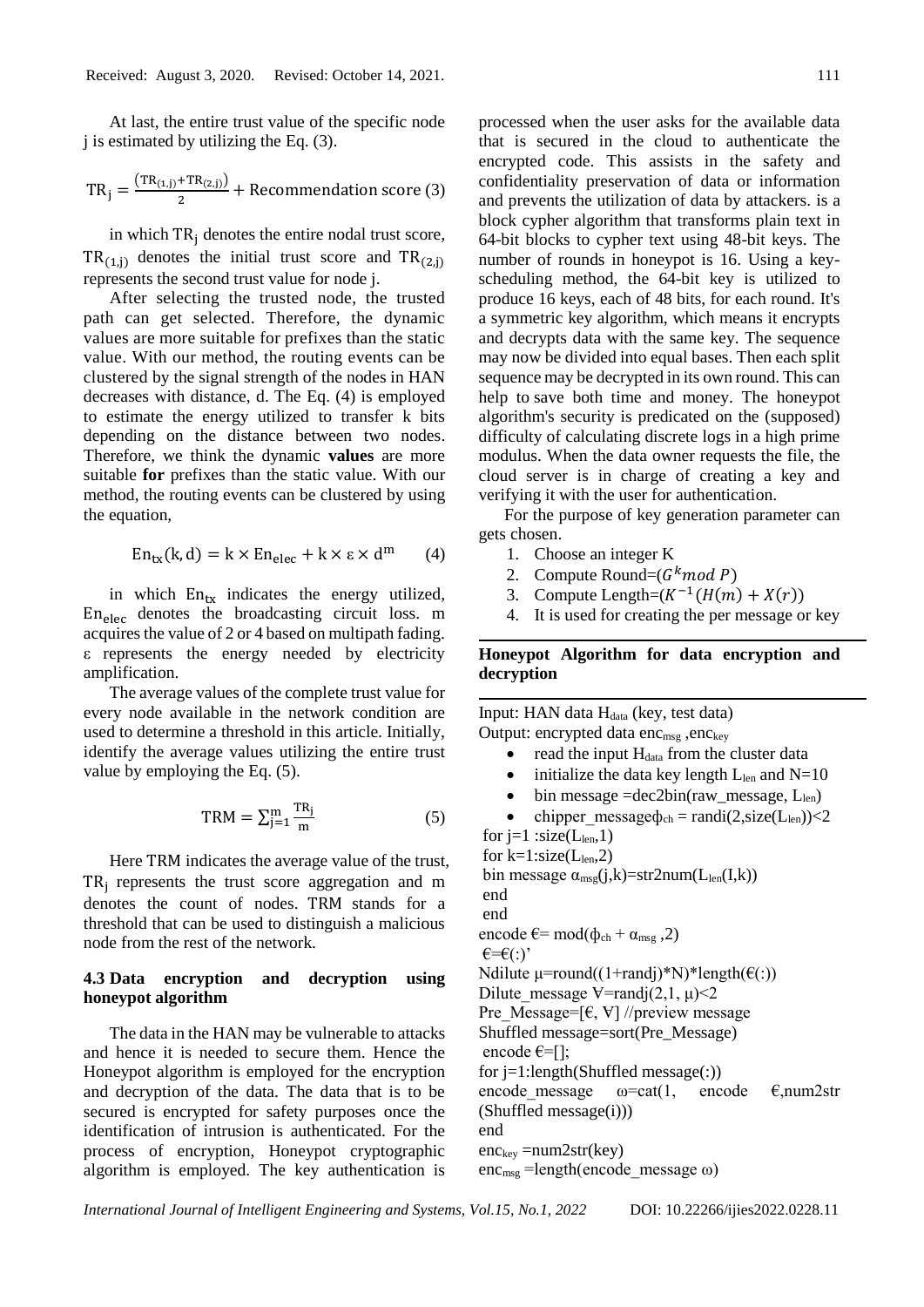When the user asks for the data that is secured in the cloud, then one hash key is created and is to be authenticated by the user for verification purposes. If the hash is authenticated, then the data is decrypted and is accessible to the user.

### **4.4 Deep learning-based attack detection**

HAN is practically insecure because it is situated in the public domain. The ease with which attackers can access HAN devices makes them easier targets. Meanwhile, due to the restricted resources and processing power of HAN equipment, implementing strong safety procedures is a difficult task. Sensor nodes in devices, for instance, may not be capable of supporting computationally intensive cryptographic algorithms [24]. Other privacy problem arises from using wireless technologies for HAN. Wireless networks, by virtue of their shared media, are intrinsically more prone to hostile activities like eavesdropping and disruption than wired networks. HAN devices are sensor nodes with restricted computing and processing resources, which distinguishes them from computer systems. HAN devices, unlike computer networks, offer a limited number of protocols and applications. HAN further differs from several previous sensor networks in that it deploys a high number of sensor nodes throughout a broad hostile area.The deep autoencoder is a kind of Deep Neural Network (DNN) that builds a symmetrical network with an input unit, an output unit, and numerous hidden units to simulate relations between all input variables. The process for building the deep autoencoder framework, comprising the encoding and decoding procedures, is shown in Fig. 2. The input y is initially modified in the encoding phase to provide a range of attributes for

layer-wisemodifications that build the first portion of the symmetrical networks. Ultimately, through the encoding procedure, code z is generated. The code z is repeatedly translated back to the initial input space



Figure. 2 Model of deep autoencoder

*International Journal of Intelligent Engineering and Systems, Vol.15, No.1, 2022* DOI: 10.22266/ijies2022.0228.11

through RBM during the decoding stage, and a rebuild of y,  $\hat{y}$ , is obtained. The framework is handled as a feed-forward neural network with many hidden

minimize the difference between y and  $\hat{v}$ . In the deep autoencoder framework, Connections between concealed and exposed elements are included is used to convert the actual input into binary representation, and is used to build hidden units. Because the input variables are periodic, the first hidden layer is trained. To set the weight and bias of each hidden units, this technique is performed several times.

units trained using the back-propagation approach to

A deep autoencoder is a multiple-layer feedforward neural network whose required outcome is the source itself. On the sight, this strategy appears to be insignificant because the identity mapping would not have any reconstructive errors. In either case, autoencoders turn non-negligible when the identity map is forbidden, either through regularization or, significantly for the present expression, by using hidden units that are a minimum-dimension, nonlinear depiction of the input information.

Autoencoders, in specific, use a combination of encoding and decoding steps to develop a map from the input to itself.

$$
\overline{Y} = D(E(Y)) \tag{6}
$$

where Y represents the input data, The encoding map from the data input to the hidden units is E, the decoding map from the hidden units to the output units is D, and the restored form of the input data is  $\overline{Y}$ . The goal is to teach E and D how to reduce the variation between Y and  $\overline{Y}$ .

Specifically, an auto encoder shall be observed as a resolution to determine the attack issues:

| <b>Specifications</b> | <b>Values</b>               |
|-----------------------|-----------------------------|
| Simulator             | NS 2.35                     |
| Area $(m2)$           | $(200 \times 200)$ m        |
| Count of nodes        | 100                         |
| Simulation Time       | 60s                         |
| Routing               | <b>Existing and TBIEERP</b> |
| Protocols             | (Proposed)                  |
| Node energy           | 2 Joules                    |
| Starting energy       | 0.5 Joules                  |
| Size of the packet    | $1024$ bits                 |
| En <sub>elec</sub>    | $50$ nJ/bit                 |
| Portability design    | Random waypoint             |
| Portability speed     | $(10-50)$ m/s               |

Table 1. Simulation specifications setting [19]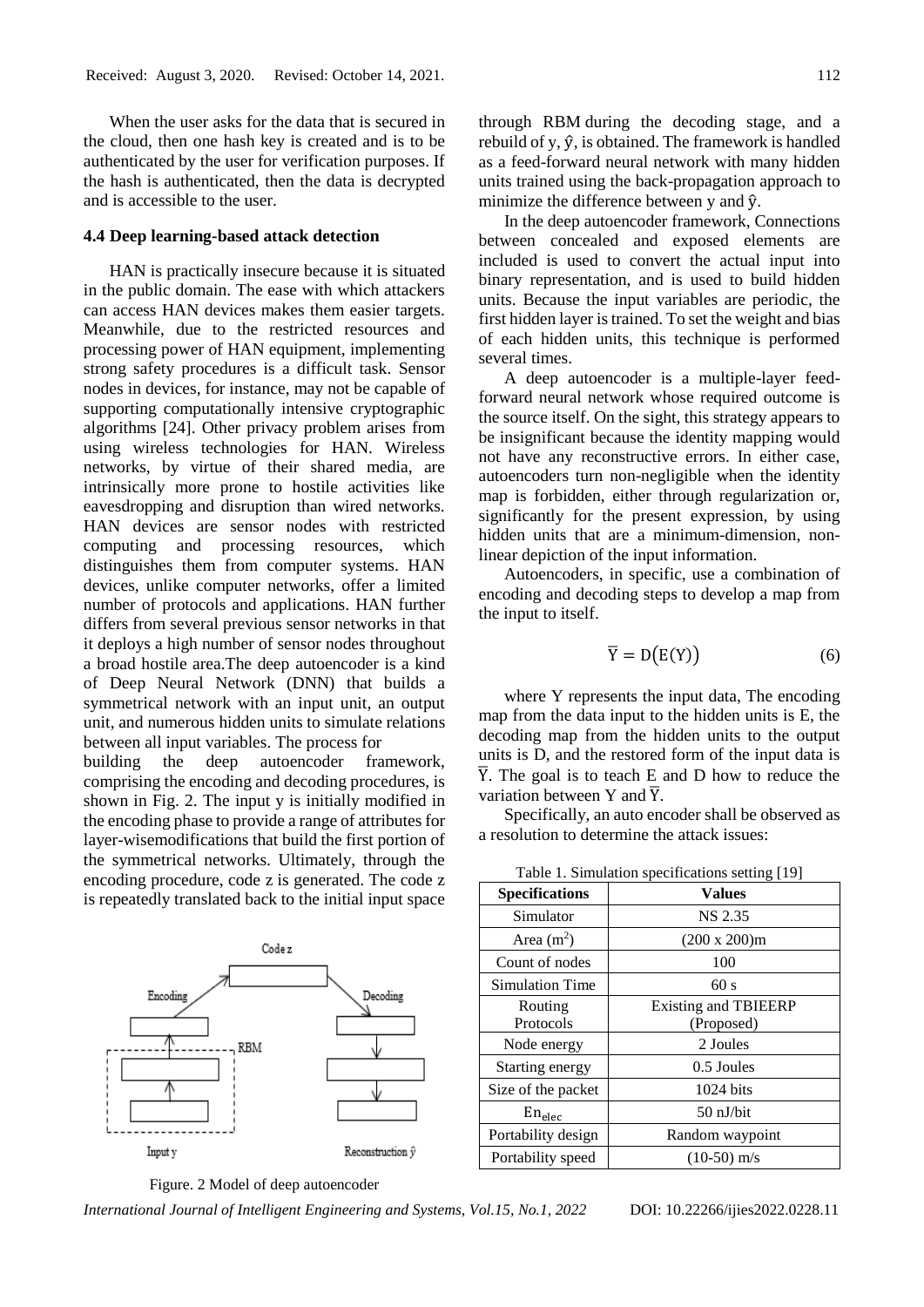$$
\min(D, E) \|Y - D(E(Y))\| \tag{7}
$$

Generally, an autoencoder with greater than a single hidden unit is termed a deep autoencoder and every extra hidden unit needs an extra pair of encoder  $E(\cdot)$  and decoder  $D(\cdot)$ . By permitting several units of encoders and decoders, a deep autoencoder shall efficiently denote attack across the input Y.

### **5. Performance analysis**

### **5.1 Simulation settings**

An NS2 simulator is used in this study to examine and contrast the behavior of the suggested protocol with the conventional protocols. The specifications of the simulation are represented in Table 1.

# **5.2 Performance metrics**

For comparison with existing protocols, various network behavior parameters are considered. These metrics are employed to examine and analyze the behavior of the proposed method.

### **5.2.1. Packet delivery ratio (PDR)**

It is the percentage of data packets transferred to the receiver to those produced by the sender. The performance of the protocol is decreased when the packet loss is maximized. It is estimated as shown:

PDR (
$$
\%
$$
) =  $\frac{\Sigma \text{No of packet received}}{\Sigma \text{No of packet sent}} \times 100$  (8)

Fig. 3 displays the comparison of PDR in percentage for the existing and the proposed technique. From the graph, it is clear that the suggested method has a finer PDR when compared with the existing methods.

# **5.2.2. Average throughput (TP)**

It is the number of packets transmitted from source nodes to destination nodes, through the network at a particular time. Generally, it is estimated concerning packets per second or bits per second. To attain better performance, the throughput must be comparably high. The value of throughput is estimated by the Eq. (9).

$$
TP = \frac{Packets received}{Final packet - Initial packet}
$$
 (9)

Fig. 4 reveals the comparative analysis of throughput in k bit per second for the existing and the proposed method. From the graph, it is proved that



Figure. 3 Comparative analysis of PDR (%) for the existing and proposed method



Figure. 4 Comparative analysis of throughput (%) for the existing and proposed method

our suggested method has a finer throughput when compared with the existing protocols.

#### **5.2.3. End-to-end delay (e2e delay):**

It is the meantime of the successfully transferred data packet over the network from the sender to the receiver. It consists of the sum of processing delay, queuing delay and distribution delay, etc. It is estimated in seconds. It is estimated as shown in Eq. (10):

e2e delay = 
$$
\frac{\sum \text{arrive time--send time}}{\sum \text{number of connection}}
$$
 (10)

Fig. 5 displays the comparative analysis of e2e delay in milliseconds for the existing and the suggested method. It is evident from the graph that the delay in data transmission is less in our proposed protocol when compared with the existing protocols.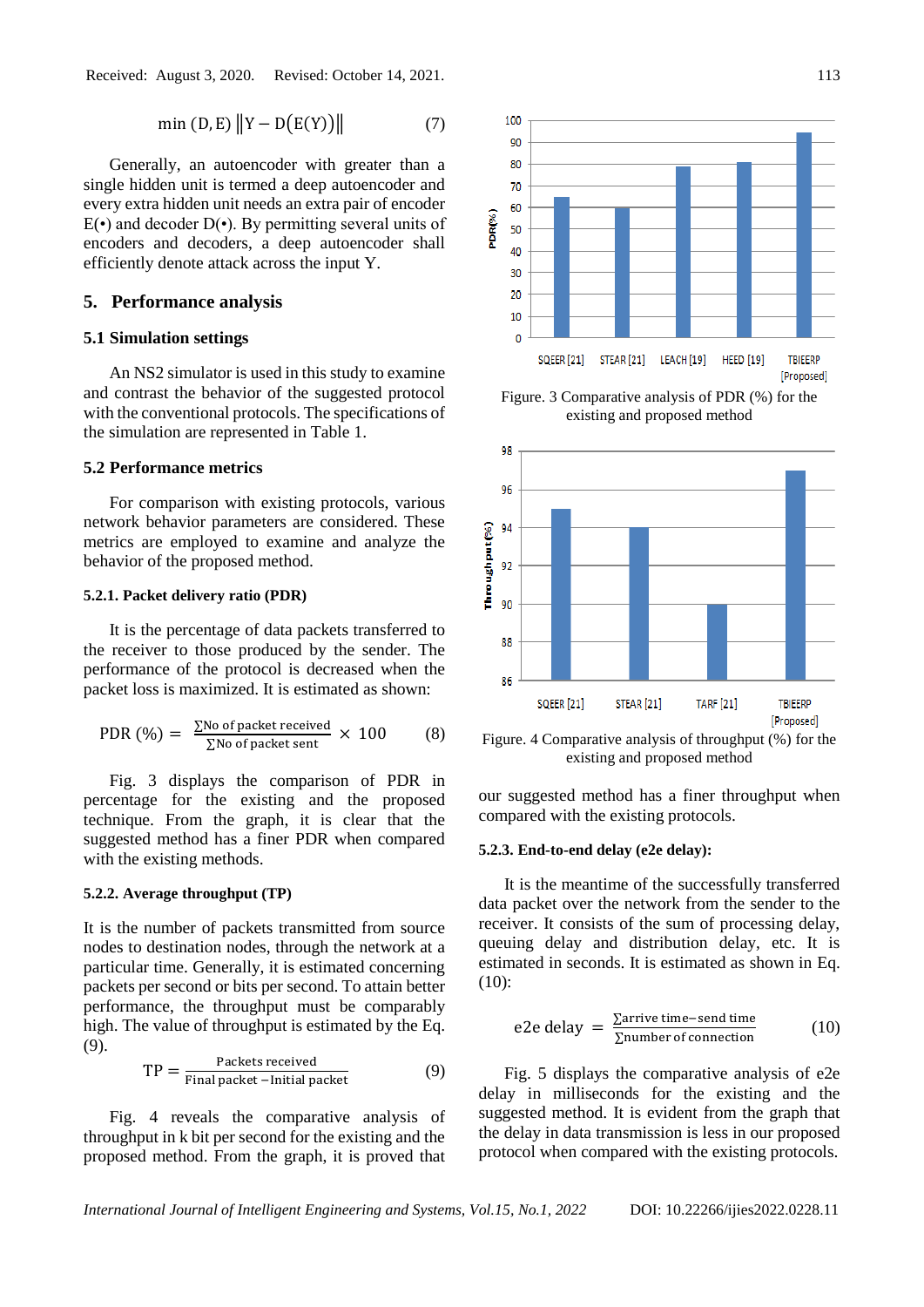

Figure. 5 Comparative analysis of end-to-end delay (ms) for the existing and proposed method

### **5.2.4. Energy utilization**

The total energy utilization is the amount of energy or force devoured by every node in the HAN network to transferring and gathering of information packets throughout the recreation time. This parameter is significant as it decides the general lifetime of the network. The energy utilization of a node depends on data transmission, processing, and communication. The energy utilization for a node is determined by,

$$
Eng_c = Eng_i - Eng_r \tag{11}
$$

where Eng<sub>c</sub> represents the energy consumed by the node, Eng<sup>i</sup> denotes the starting nodal energy and Eng<sup>r</sup> is the residual energy present in the node. Figure 6 shows that the proposed method effectively consumed a small quantity of energy due to the minimum amount of deterioration paths and an ideal choice of multiple paths when contrasted to the existing protocols.







Figure. 7 Comparative analysis of computation overhead (ms) for the existing and proposed method



Figure. 8 Comparative analysis of detection rate (%) for the existing and proposed method

### **5.2.5. Computation overhead**

It is the time needed for the HAN nodes to compute the necessary functions that are employed in the data transmission process. Fig. 7 displays the comparison of computation overhead in seconds for the existing and the proposed method. It is evident from the graph that our proposed method has minimum computation time for the data transmission when compared with the existing protocols.

### **5.2.6. Detection ratio**

Fig. 8 displays the intrusion detection ratio for the existing and the proposed method. The suggested technique has a maximum detection rate than the conventional techniques.

# **6. Conclusion**

A novel trust-based iterative energy-efficient routing protocol (TBIEERP) is proposed for transmitting data in home area networks securely.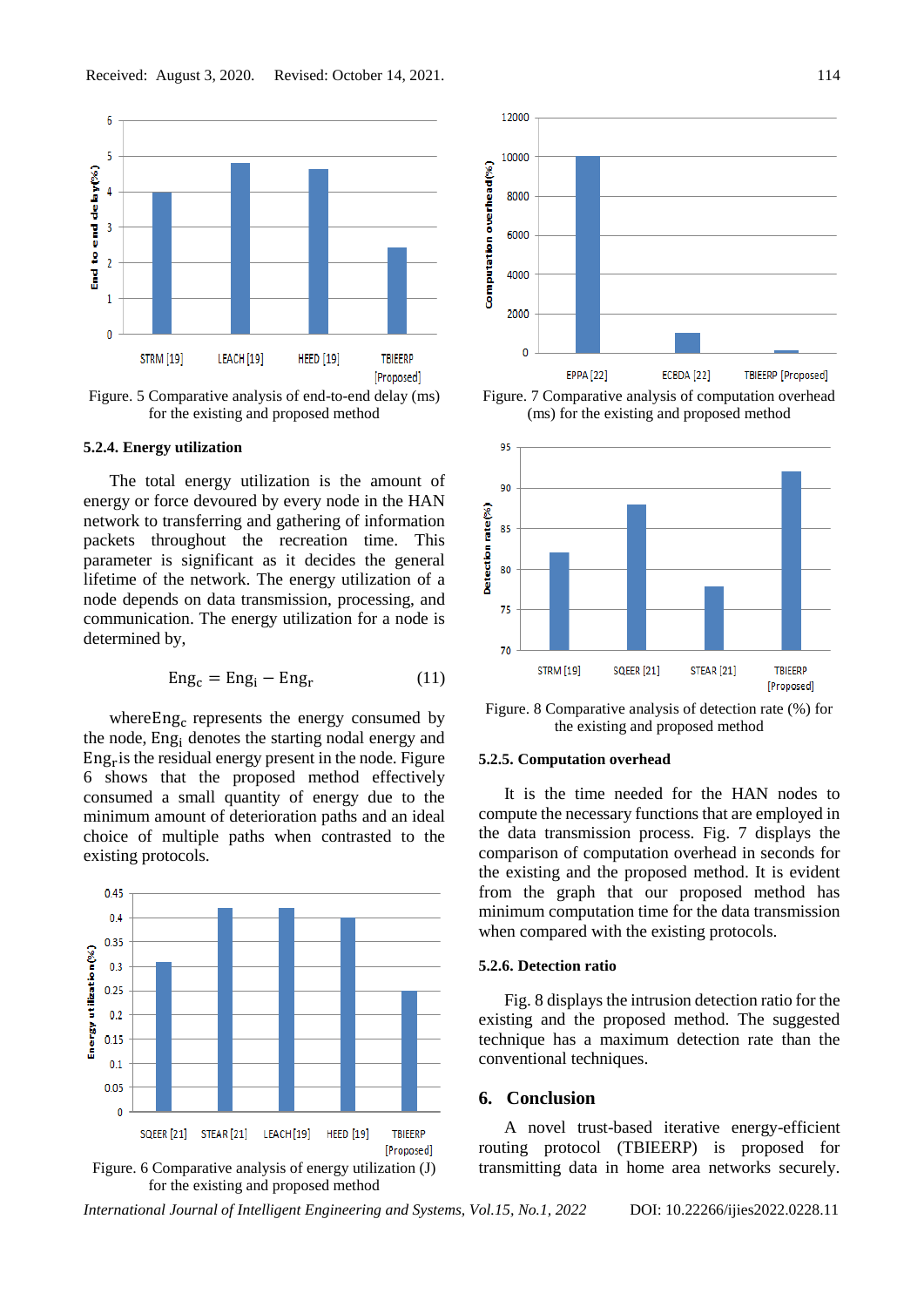The TBIEERP algorithm is employed over the HAN network and the QoS metrics were analyzed. Also, deep autoencoders are employed for the attack detection in the HAN networks, and a honeypot algorithm is used for enhancing the security of the data transmission in the HAN networks. In this approach, for efficient secure HAN communication technology is presented over common clustering protocol. Simulation outcomes illustrate that this process makes the greatest choice and identifies the best and the most appropriate route proficiently to send messages to the destination node, and in turn enhances the performance of routing, enhances number of delivered messages, and reduces the delay in delivery on comparing other existing techniques. Thus, the proposed technique is better in offering better security thereby tolerating delay in the network system. In the future attack mitigation scheme was implemented to prevent the network over different attacks.

| List of notations    |  |
|----------------------|--|
| Y - input data,      |  |
| E-hidden units       |  |
| D-Output units       |  |
| $E(\cdot)$ -Encoder  |  |
| $D(\cdot)$ - Decoder |  |
| G-trust value        |  |
| e2e-end to end delay |  |
| Y-Mapped input       |  |
| E-Amplification      |  |
| En-Energy            |  |

### **Conflicts of Interest**

The authors declare no conflict of interest

# **Author Contributions**

### **References**

- [1] M. Maduranga and Y. Weerasinghe, "Survey on Communication Technologies for Home Area Network (HAN) in Smart Grids", *International Journal of Advanced Scientific Research and Management*, Vol. 2, Issue 9, 2017.
- [2] E. Kabalci and Y. Kabalci, "Introduction to smart grid architecture", *Smart Grids and Their Communication Systems*, pp. 3-45, 2019.
- [3] F. B. Saghezchi, G. Mantas, J. Ribeiro, M. A. Rawi, S. Mumtaz, and J. Rodriguez, "Towards a secure network architecture for smart grids in 5G era", In: *Proc. of 2017 13th International Wireless Communications and Mobile Computing Conference*, 2017, pp. 121-126.
- [4] K. Deepa and M. S. Khurana, "Optimization of Routing in Smart Grids Using Intelligent Techniques", In: *Proc. of 3rd International Conference on Internet of Things and Connected Technologies*, pp. 26-27, 2018.
- [5] B. Chatfield and R. J. Haddad, "RSSI-based spoofing detection in smart grid IEEE 802.11 home area networks", In: *Proc. of 2017 IEEE Power & Energy Society Innovative Smart Grid Technologies Conference*, pp. 1-5, 2017.
- [6] D. B. Avancini, J. J. Rodrigues, S. G. Martins, R. A. Rabêlo, J. A. Muhtadi, and P. Solic, "Energy meters evolution in smart grids: A review", *Journal of Cleaner Production*, Vol. 217, pp. 702-715, 2019.
- [7] Z. Amjad, M. A. Shah, C. Maple, H. A. Khattak, Z. Ameer, and M. N. Asghar, "Towards energy efficient smart grids using bio-inspired scheduling techniques", *IEEE Access*, Vol. 8, pp. 158947-158960, 2020.
- [8] A. Alnasser and H. Sun, "A fuzzy logic trust model for secure routing in smart grid networks", *IEEE Access*, Vol. 5, pp. 17896-17903, 2017.
- [9] A. Xiang and J. Zheng, "A situation-aware scheme for efficient device authentication in smart grid-enabled home area networks", *Electronics*, Vol. 9, p. 989, 2020.
- [10] E. McCary and Y. Xiao, "Malicious device inspection home area network in smart grids", *International Journal of Sensor Networks*, Vol. 25, pp. 45-62, 2017.
- [11] S. Garg, K. Kaur, G. Kaddoum, J. J. Rodrigues, and M. Guizani, "Secure and lightweight authentication scheme for smart metering infrastructure in smart grid", *IEEE Transactions on Industrial Informatics*, Vol. 16, pp. 3548- 3557, 2019.
- [12] D. Velusamy and G. Pugalendhi, "Water cycle algorithm tuned fuzzy expert system for trusted routing in smart grid communication network", *IEEE Transactions on Fuzzy Systems*, Vol. 28, pp. 1167-1177, 2020.
- [13] X. Li, F. Wu, S. Kumari, L. Xu, A. K. Sangaiah, and K. K. R. Choo, "A provably secure and anonymous message authentication scheme for smart grids", *Journal of Parallel and Distributed Computing*, Vol. 132, pp. 242-249, 2019.
- [14] E. Vahedi, M. Bayat, M. R. Pakravan, and M. R. Aref, "A secure ECC-based privacy preserving data aggregation scheme for smart grids", *Computer Networks*, Vol. 129, pp. 28-36, 2017.
- [15] M. Ghorbanian, S. H. Dolatabadi, M. Masjedi, and P. Siano, "Communication in smart grids: A comprehensive review on the existing and future communication and information infrastructures",